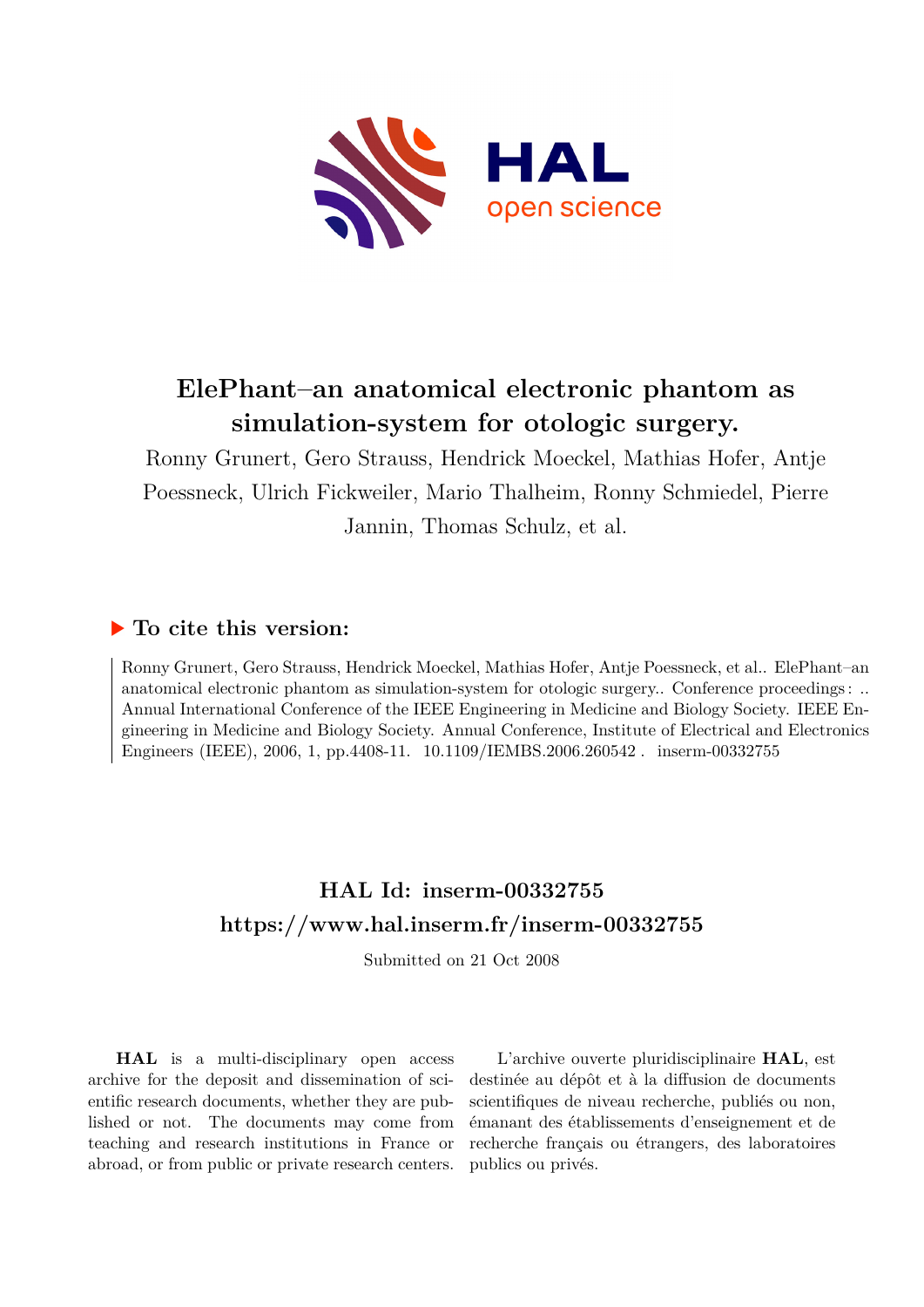# **ElePhant - An anatomical Electronic Phantom as simulation-system for oto-rhino-laryngoscopic-surgery**

R. Grunert<sup>a</sup>, G. Strauss<sup>a, b</sup>, H. Moeckel<sup>a</sup>, M. Hofer<sup>a, b</sup>, A. Poessneck<sup>a</sup>, U. Fickweiler<sup>b</sup>, M. Thalheim<sup>a</sup>, R. Schmiedel<sup>c</sup>, P. Jannin<sup>d</sup>, T. Schulz<sup>e</sup>, J. Oeken<sup>f</sup>, A. Dietz<sup>a, b</sup>, W. Korb<sup>a</sup>

<sup>a</sup> Innovation Center Computer Assisted Surgery (ICCAS), University of Leipzig, Germany <sup>b</sup> Department of Otorhinolaryngology/Plastic Surgery, University of Leipzig, Germany Department of Biomedical Technology, Heart Center, Leipzig, Germany

<sup>d</sup> Visages U746, Inserm INRIA, Faculté de médecine, Université de Rennes 1, Rennes, France

Department of Diagnostic Radiology, University of Leipzig, Germany

f Department of Otorhinolaryngology, Hospital of Chemnitz, Germany

*Abstract***—This paper describes the ElePhant** (**Ele**ctronic **Phant**om) **- an anatomical correct simulation system based on 3D Rapid Prototyping models for the oto-rhino-laryngoscopic intervention "Mastoidectomy"**. **The anatomical structures of the head are created with plaster as base material using 3Dprinting as rapid prototyping technology (RPT). Structures at risk, represented by electrically conductible material and fiber optics, are realized as an electric circuit and can be detected during the simulation of the surgical procedure. An accuracy study of 15 identical RPT-models compared to the 3D reconstructed CT-dataset of the patient showed that the mean accu**racy is  $(0.101 \pm 0.077)$  mm, with the maximum and minimum **values of +0.380 mm and -0.272 mm. An evaluation study of the ElePhant-system for "Mastoidectomy" was performed by 7 ENT-surgeons. The mean value of the study questionnaire (evaluation range from -2 (not at all) to +2 (very good)) was +1.2. The results showed that the ElePhant can simulate "Mastoidectomy" realistically. It is especially suitable for the simulation of the correct representation and position of the anatomical structures, realistic operation setting, and realistic milling properties of the bone structure. Furthermore it is applicable for training of surgeons.** 

*Keywords—***simulation system, Rapid Prototyping, ENTsurgery, evaluation** 

## I. INTRODUCTION

For the evaluation of different computer assisted surgery (CAS) systems and surgical techniques, a standardization is necessary. The aim of this study is the development of an anatomically correct simulation system for the evaluation of CAS-systems, surgical interventions and instruments as well as surgical training of physicians.

Until now, simulation systems did not provide an objective evaluation and important system properties e.g. realistic milling properties of the bone, the detection of damaging structures at risk during the simulation, different pathology, the realistic operating room environment and the use of the surgical instrument being also used during the real surgery with a single system [1], [2], [3]. Virtual simulators need complex computer models to simulate the above mentioned properties [2]. It is easier to implement this with physical phantoms, since polyurethane infiltrated plaster has realistic properties for milling applications on bone structures.

Interventions at the Mastoid are a special field of ENTsurgery with a high number of cases (ca. 5800 per year in Germany). During "Mastoidectomy" inflamed bone structures of the Mastoid are removed with a milling cutter. Near the bone to be removed, structures at risk (facial nerve, sinus sigmoideus and semicircular canals) are located, which have to be prevented from injuring.

In this paper we present the ElePhant-system, which was developed to simulate realistically "Mastoidectomy". It can simulate, i.e. the correct representation and position of the anatomical structures, realistic operation setting as well as realistic milling properties of the bone structure. Moreover, the ElePhant has an adequate anatomical accuracy.

A study was performed with 7 ENT-surgeons who evaluated the anatomical simulation system with the help of a questionnaire after performing the milling procedure (Fig. 1).



Fig. 1. Simulation of the surgical intervention "Mastoidectomy" with a realistic operation setting, using the ElePhant-system. If the surgical instrument damages the structure at risk, a signal appears on the display.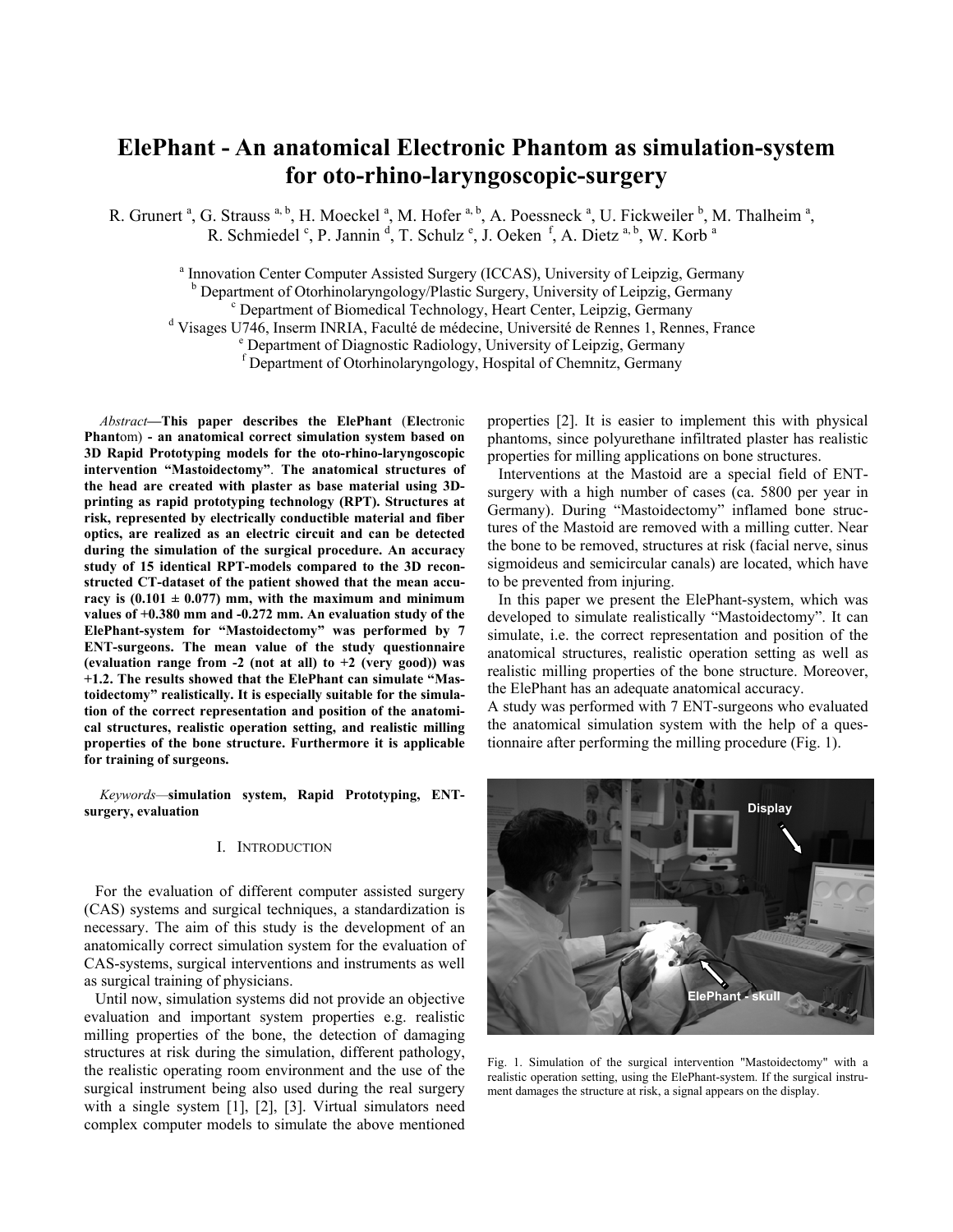#### II. MATERIALS AND METHODS

# *A. Segmentation and Rapid Prototyping (Anatomical Structures)*

The CT of a human skull preparation was acquired with the CT Siemens Somatom Volume Zoom, with the reconstructed layer thickness 0.5 mm, and a 512 x 512 matrix.

The segmentation of the anatomical structures was based on the acquired CT dataset using the software Mimics 9.0 (Materialise, Leuven, Belgium).

After segmentation, the dataset was stored as STL-file and sent to the 3D printer Z™510 (4D Concepts, Gross-Gerau, Germany). The building material was based on plaster. Subsequently the printed model was infiltrated with polyurethane and acetone to influence the material to achieve nearly human bone properties.

The anatomical simulation system is designed as a modular structure, i.e. the petrous bone including the mastoid and structures at risk constitutes one module, while the rest of the skull is another module (Fig. 2). To create the modules with a pin-hole-connection, the software Polyworks 9.0 (InnovMetric Software Inc, Sainte-Foy, Canada) was used. The pin-hole-connection allows a positionally correct replacement of a new petrous bone module (the structure of resection). The dimensions of the pin were 4.9 mm in diameter and 3.9 mm in length, and of the hole 5.0 mm in diameter and 4.0 mm in depth. The pin-hole-connection could be created using a special cutting function provided by the software to define the dimensions of the pin-holeconnection. For each experiment a new petrous bone module was positioned into the master simulator. This is more cost-effective for multiple experiments than printing the whole skull.

For the assessment of the intervention quality, the contact of the functional structure (e.g. the structure at risk) with the surgical instrument can be detected, processed, and analyzed with the help of an electrically respective optoelectronic system.

#### *B. Mechatronic System*

The disruption of the blood flow by damage of the vascular structures as well as the neurological trauma through the damage of the nerve structures are simulated with the Ele-Phant. The facial nerve, sinus sigmoideus, and semicircular canals were realized, since they are critical for "Mastoidectomy".

An important parameter during surgery is the detection of contacts between the surgical instrument and structures at risk. Two technical principles are used to give feedback about the contacts to the user of the ElePhant-system:

structures at risk represented by electrically conductible materials,

structures at risk represented by fiber optics

# *1. Structures at risk represented by electrically conductible materials*

The petrous bone model includes the structures at risk such as sinus sigmoideus and the semicircular canals. In the RPT process, these structures are printed as hollow channels. The hollow channels are filled with an alloy (lead, bismuth, tin) having the melting point at 96°C. After the alloy had been melted, it was filled into the cavities. The tips of the metal filled sinus sigmoideus and the semicircular canals are connected with the analogue output and input channel of a data acquisition card PCI 6221 (DAQ-card) (National Instruments, Austin, Texas, USA). In the skull module, a connecting appliance with sprung metal pins is located. If the petrous bone module is positioned into the skull module, the tips of the electrically conductible structures at risk are pressed against the metal pins and connected with the electric circuit. The voltage of the analogue output has a value of 0.5 V. For the "Mastoidectomy", the milling cutter is used as surgical instrument.



Fig. 2. Modular structure of the ElePhant-system a) skull module, b) petrous bone module, c) bonded modules.

The milling cutter, being electrically conductible, was connected with the ground of the DAQ-card (Fig. 3).

If the milling cutter damages the sinus sigmoideus or the semicircular canals, the current through the structures at risk will not flow to their input channels but over the milling cutter to the ground. The current maximum value is 50  $\mu$ A, which is beyond the human perception current of ca. 0.5 mA. The moment of the contact between surgical instrument and structure at risk is registered with a LabView program (National Instruments, Austin, Texas, USA).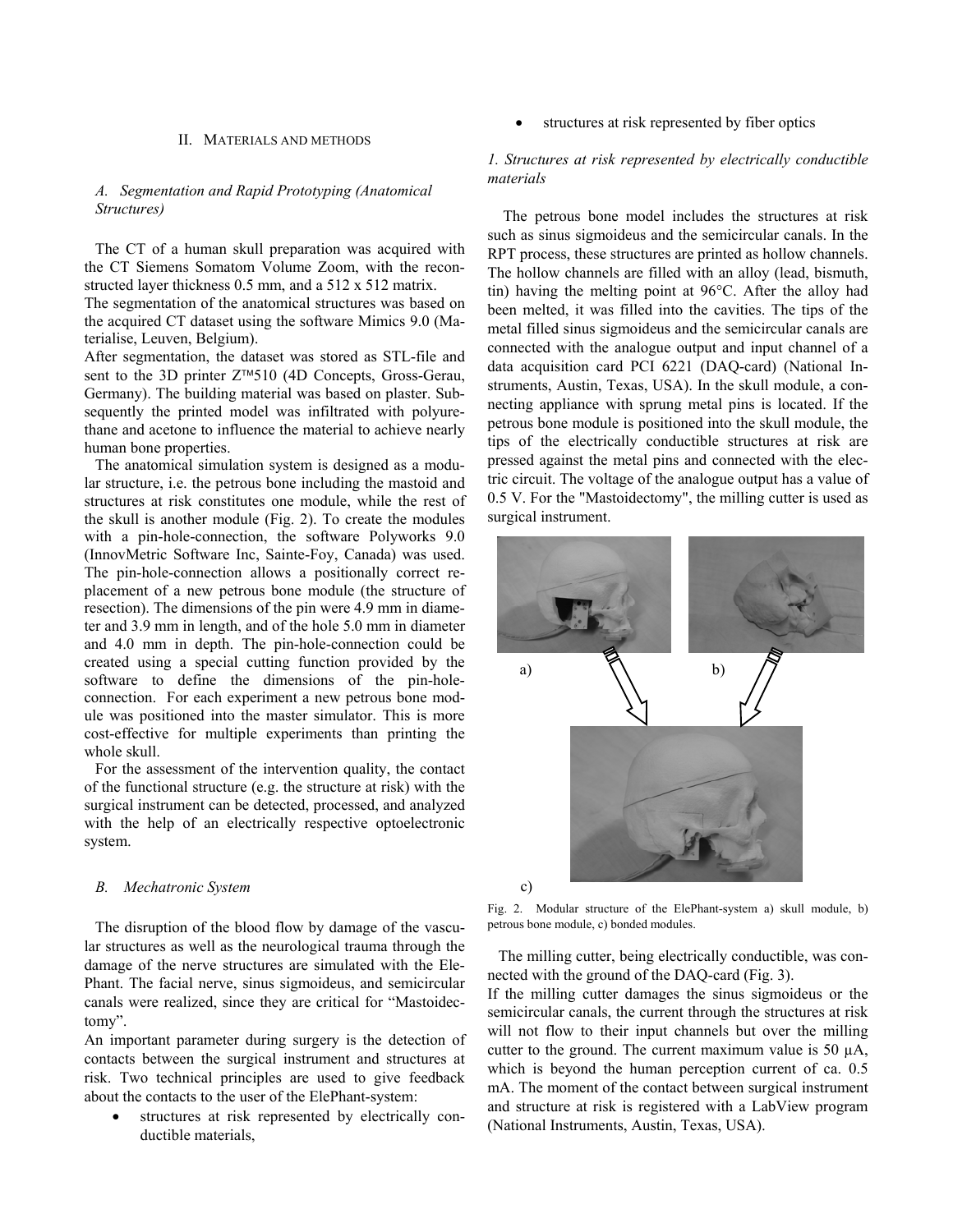

Fig. 3. Electric circuit of the simulation system: 1- LED, 2- fiber optic (structure at risk – facial nerve), 3- Photodiode, 4- surgical instrument, 5 electrically conductible material (structure at risk- sinus sigmoideus, semicircular canals), 6- resistance.

#### *2. Structures at risk represented by fiber optics*

In contrast to the electrically conductible representation of the structures at risk, a fiber optic is positioned in the channel of the facial nerve in the petrous bone module. The light source is a LED providing the light through the fiber optic. At the other end of the fiber optic, a photodiode detects the intensity of the light. To evaluate the signal of the photodiode, it is connected with an input channel of the DAQ-card. If the milling cutter damages the fiber optic (the facial nerve), the illuminance level of the photodiode will be reduced. In addition to counting and measuring the contact between the milling cutter and fiber optic, it is possible to determine the percentage of damage in the cross-sectional area of the fiber optic.

To realize the above-mentioned option, a calibration was performed when the program was developed. A calibrationfunction was generated giving information about the percentage of the damaged cross-sectional area in the fiber optic and the appendant illuminance level.

#### *3. Software for simulation of physiological structures*

The software LabView 7.1 (National Instruments, Austin, Texas, USA) was used to develop a program for the simulation system. The program controls the DAQ-card, which received the data resulting from the simulation process and to evaluate the data. Through the output channel, a voltage of 0.5 V is provided to the simulation system (LED and structure at risk based on the electrical principle). The DAQcard distinguishes between the structures at risk. Each structure at risk is connected with a separate input channel. Before running the simulation process, a new software user profile is created or an already existing one is selected. During the simulation procedure the program is able to count the contacts between the milling cutter and the structure at risk as well as to determine the damaged percentage of the crosssectional area of the structures at risk represented by fiber optics. If there is a contact during an experiment, a graphical and acoustic signal is triggered, so that the surgeon gets feedback about an accidental contact between the milling cutter and structure at risk. This option can be turned off for background logging of errors for already trained test persons. The duration of the simulation, number of contacts according the damaged structures at risk, and moment of the structure at risk damage are measured during the simulation process.

A learning curve is created for every user profile (contacts over number of simulations; time over number of simulations).

## *C. Accuracy study*

Based on the CT-scan of an ENT-patient, the regions of interests (i.e. the petrous bone, facial nerve, and artery) were segmented using the software Mimics 9.0 (Materialise, Leuven, Belgium). To determine the accuracy of the 3D RPTmodels, 15 3D RPT-models based on the same segmented original patient dataset were created. After had been printed out, the 15 models were scanned with the CT (Siemens Somatom Volume Zoom) with a reconstructed layer thickness of 0.5 mm. The software Polyworks 9.0 (InnovMetric Software Inc, Sainte-Foy, Canada) was used for the surface comparison of the triangulated models. The accuracy was quantified by the distance between the corresponding surface points of the triangulated model of the patient CT dataset and the surface points of the CT dataset of the 15 printed RPT-models based on the patient dataset.

## *D. Evaluation study of the ElePhant-system*

To show that the simulation system based on 3D RPTmodels is realistic for surgical ENT-intervention "Mastoidectomy" and that it is helpful for training of surgeons, 7 surgeons performed "Mastoidectomy" using the ElePhant simulation system (Fig. 4).



Fig. 4. ElePhant – skull after the simulated milling procedure "Mastoidectomy" was performed.